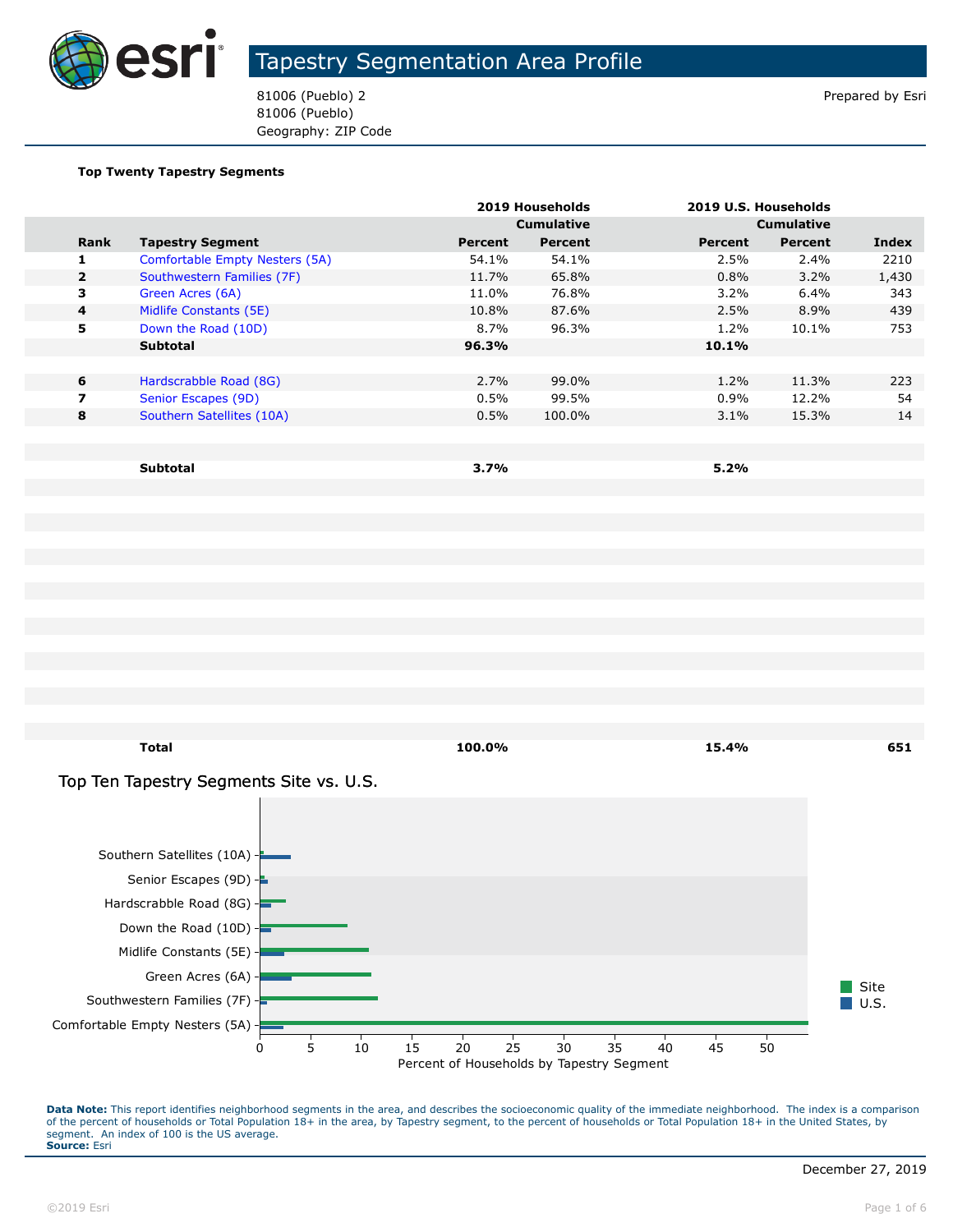

81006 (Pueblo) 2 Prepared by Esri 81006 (Pueblo) Geography: ZIP Code

#### 2019 Tapestry Indexes by Households Index Index 0 500 1,000 1,500 2,000 0 500 1,000 1,500 2,000 14C 14C 14A 14A 13D 13D 13B 13B 12D 12D 12B 12B 11E 11E 11C 11C 11A 11A 10D 10D 10B 10B 9F 9F 9D 9D 9B 9B 8G 8G Tapestry Segments Tapestry Segments Tapestry Segments Tapestry Segments 8E 8E 8C 8C 8A 8A 7E 7E 7C 7C 7A 7A 6E 6E 6C 6C 6A 6A 5D 5D 5B 5B 4C 4C 4A 4A 3B 3B 2D 2D 2B 2B 1E 1E 1C 1C 1A 1A

#### 2019 Tapestry Indexes by Total Population 18+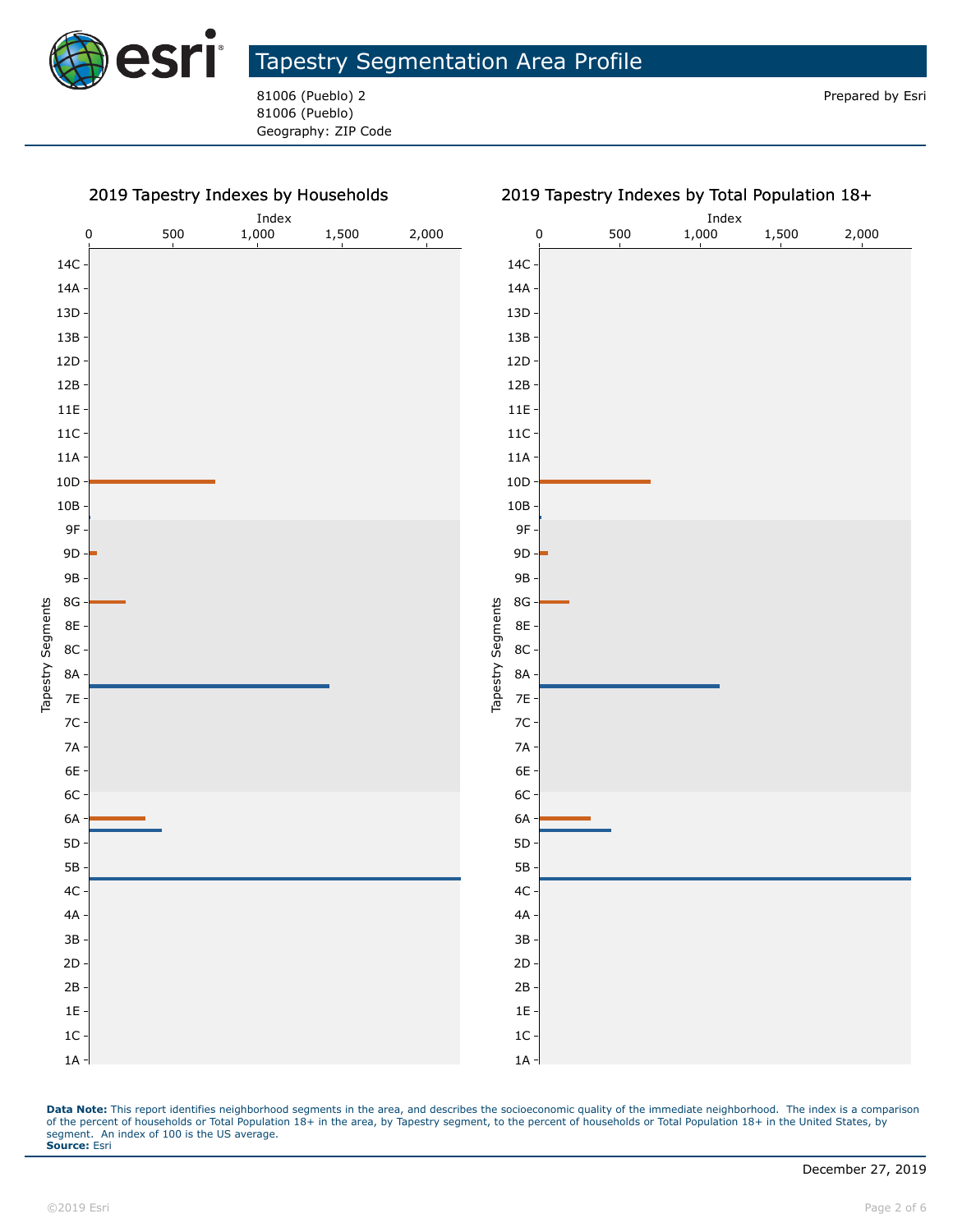

81006 (Pueblo) 2 Prepared by Esri 81006 (Pueblo) Geography: ZIP Code

| <b>Tapestry LifeMode Groups</b>        |               | 2019 Households | <b>2019 Adult Population</b> |               |                |             |
|----------------------------------------|---------------|-----------------|------------------------------|---------------|----------------|-------------|
|                                        | <b>Number</b> | <b>Percent</b>  | <b>Index</b>                 | <b>Number</b> | <b>Percent</b> | Index       |
| Total:                                 | 4,888         | 100.0%          |                              | 10,025        | 100.0%         |             |
|                                        |               |                 |                              |               |                |             |
| 1. Affluent Estates                    | 0             | 0.0%            | $\mathbf 0$                  | 0             | 0.0%           | $\mathbf 0$ |
| Top Tier (1A)                          | 0             | 0.0%            | 0                            | 0             | 0.0%           | 0           |
| Professional Pride (1B)                | $\pmb{0}$     | 0.0%            | 0                            | $\pmb{0}$     | 0.0%           | 0           |
| Boomburbs (1C)                         | 0             | 0.0%            | 0                            | 0             | 0.0%           | 0           |
| Savvy Suburbanites (1D)                | 0             | 0.0%            | 0                            | 0             | 0.0%           | 0           |
| Exurbanites (1E)                       | 0             | 0.0%            | 0                            | 0             | $0.0\%$        | 0           |
|                                        |               |                 |                              |               |                |             |
| 2. Upscale Avenues                     | $\mathbf 0$   | 0.0%            | 0                            | 0             | 0.0%           | 0           |
| Urban Chic (2A)                        | $\mathbf 0$   | 0.0%            | 0                            | 0             | 0.0%           | 0           |
| Pleasantville (2B)                     | 0             | 0.0%            | 0                            | 0             | 0.0%           | 0           |
| Pacific Heights (2C)                   | 0             | 0.0%            | 0                            | 0             | 0.0%           | 0           |
| <b>Enterprising Professionals (2D)</b> | 0             | 0.0%            | 0                            | 0             | 0.0%           | 0           |
|                                        |               |                 |                              |               |                |             |
| 3. Uptown Individuals                  | $\mathbf 0$   | 0.0%            | 0                            | 0             | 0.0%           | 0           |
| Laptops and Lattes (3A)                | 0             | 0.0%            | 0                            | 0             | 0.0%           | 0           |
| Metro Renters (3B)                     | 0             | 0.0%            | 0                            | 0             | $0.0\%$        | 0           |
| Trendsetters (3C)                      | 0             | 0.0%            | 0                            | 0             | 0.0%           | $\mathbf 0$ |
|                                        |               |                 |                              |               |                |             |
| 4. Family Landscapes                   | 0             | 0.0%            | $\mathbf 0$                  | 0             | 0.0%           | $\mathbf 0$ |
| Soccer Moms (4A)                       | 0             | 0.0%            | 0                            | 0             | 0.0%           | 0           |
| Home Improvement (4B)                  | $\pmb{0}$     | 0.0%            | 0                            | $\pmb{0}$     | 0.0%           | $\pmb{0}$   |
| Middleburg (4C)                        | 0             | 0.0%            | 0                            | 0             | 0.0%           | 0           |
|                                        |               |                 |                              |               |                |             |
| 5. GenXurban                           | 3,176         | 65.0%           | 574                          | 6,730         | 67.1%          | 618         |
| Comfortable Empty Nesters (5A)         | 2,646         | 54.1%           | 2,210                        | 5,673         | 56.6%          | 2,309       |
| In Style (5B)                          | 0             | 0.0%            | 0                            | 0             | 0.0%           | 0           |
| Parks and Rec (5C)                     | $\mathbf 0$   | 0.0%            | 0                            | $\pmb{0}$     | 0.0%           | $\mathbf 0$ |
| <b>Rustbelt Traditions (5D)</b>        | 0<br>530      | 0.0%            | 0                            | 0             | 0.0%<br>10.5%  | 0<br>451    |
| Midlife Constants (5E)                 |               | 10.8%           | 439                          | 1,057         |                |             |
| <b>6. Cozy Country Living</b>          | 539           | 11.0%           | 92                           | 1,092         | 10.9%          | 92          |
| Green Acres (6A)                       | 539           | 11.0%           | 343                          | 1,092         | 10.9%          | 326         |
| Salt of the Earth (6B)                 | 0             | 0.0%            | 0                            | 0             | 0.0%           | 0           |
| The Great Outdoors (6C)                | 0             | 0.0%            | 0                            | 0             | 0.0%           | 0           |
| Prairie Living (6D)                    | 0             | 0.0%            | 0                            | $\pmb{0}$     | 0.0%           | 0           |
| <b>Rural Resort Dwellers (6E)</b>      | 0             | 0.0%            | 0                            | 0             | 0.0%           | 0           |
| <b>Heartland Communities (6F)</b>      | $\pmb{0}$     | 0.0%            | 0                            | $\pmb{0}$     | 0.0%           | 0           |
|                                        |               |                 |                              |               |                |             |
| 7. Ethnic Enclaves                     | 572           | 11.7%           | 164                          | 1,063         | 10.6%          | 128         |
| Up and Coming Families (7A)            | 0             | $0.0\%$         | 0                            | 0             | $0.0\%$        | 0           |
| Urban Villages (7B)                    | 0             | 0.0%            | 0                            | 0             | 0.0%           | 0           |
| American Dreamers (7C)                 | 0             | 0.0%            | 0                            | 0             | 0.0%           | 0           |
| Barrios Urbanos (7D)                   | $\pmb{0}$     | 0.0%            | 0                            | 0             | 0.0%           | $\pmb{0}$   |
| Valley Growers (7E)                    | 0             | $0.0\%$         | 0                            | 0             | 0.0%           | 0           |
| Southwestern Families (7F)             | 572           | 11.7%           | 1,430                        | 1,063         | 10.6%          | 1,123       |
|                                        |               |                 |                              |               |                |             |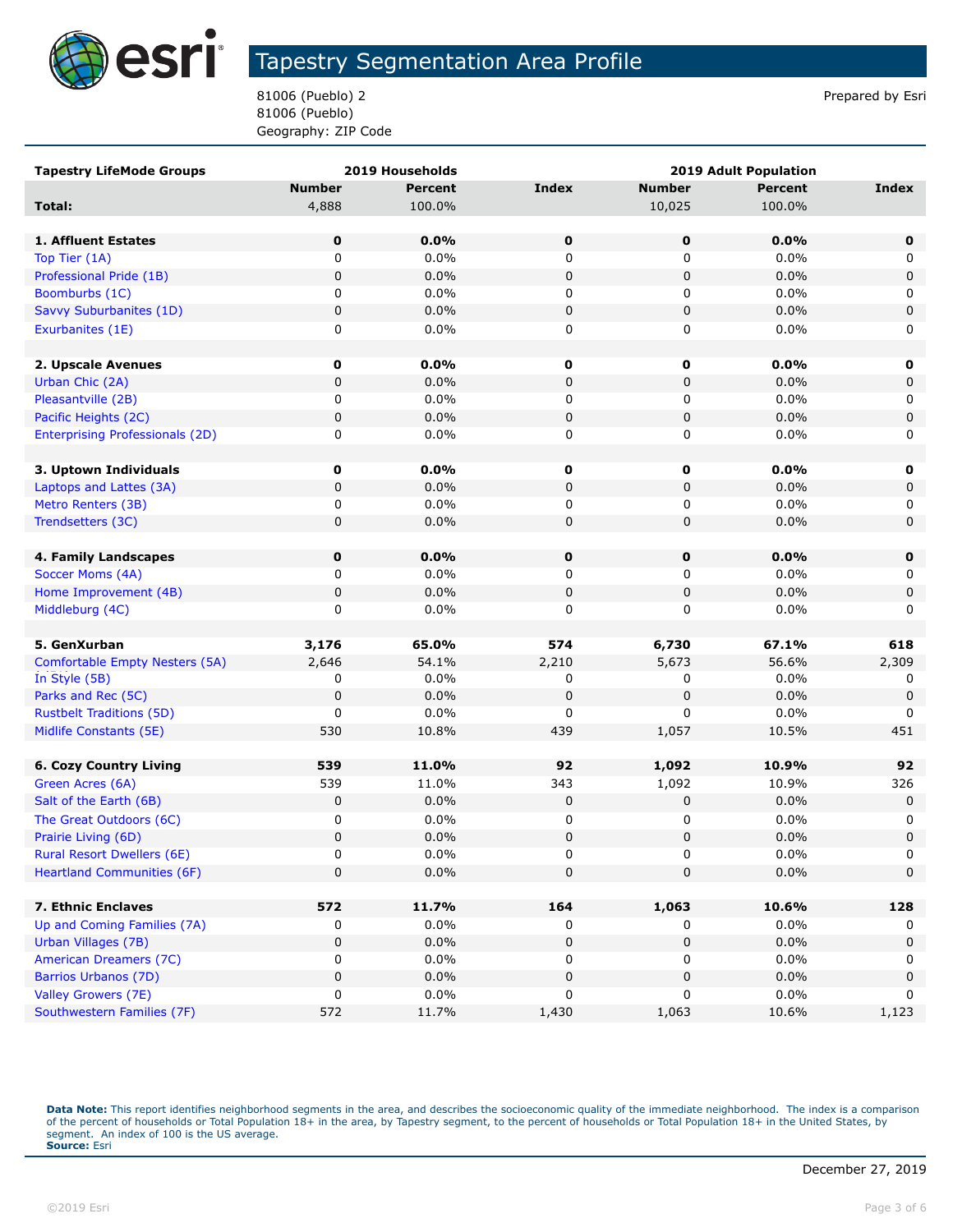

81006 (Pueblo) 2 Prepared by Esri 81006 (Pueblo) Geography: ZIP Code

| <b>Tapestry LifeMode Groups</b>        |               | 2019 Households | <b>2019 Adult Population</b> |               |                |             |
|----------------------------------------|---------------|-----------------|------------------------------|---------------|----------------|-------------|
|                                        | <b>Number</b> | <b>Percent</b>  | <b>Index</b>                 | <b>Number</b> | <b>Percent</b> | Index       |
| Total:                                 | 4,888         | 100.0%          |                              | 10,025        | 100.0%         |             |
|                                        |               |                 |                              |               |                |             |
| 8. Middle Ground                       | 131           | 2.7%            | 25                           | 222           | 2.2%           | 22          |
| City Lights (8A)                       | 0             | 0.0%            | 0                            | 0             | 0.0%           | 0           |
| Emerald City (8B)                      | 0             | 0.0%            | $\mathbf 0$                  | 0             | 0.0%           | $\mathbf 0$ |
| <b>Bright Young Professionals (8C)</b> | 0             | 0.0%            | 0                            | 0             | 0.0%           | 0           |
| Downtown Melting Pot (8D)              | $\mathbf 0$   | 0.0%            | $\mathbf 0$                  | $\pmb{0}$     | 0.0%           | $\mathsf 0$ |
| Front Porches (8E)                     | 0             | 0.0%            | 0                            | 0             | 0.0%           | 0           |
| Old and Newcomers (8F)                 | $\pmb{0}$     | 0.0%            | $\mathbf 0$                  | 0             | 0.0%           | $\mathbf 0$ |
| Hardscrabble Road (8G)                 | 131           | 2.7%            | 223                          | 222           | 2.2%           | 192         |
|                                        |               |                 |                              |               |                |             |
| 9. Senior Styles                       | 24            | 0.5%            | 8                            | 51            | 0.5%           | 10          |
| Silver & Gold (9A)                     | $\pmb{0}$     | 0.0%            | $\mathbf 0$                  | 0             | 0.0%           | $\mathbf 0$ |
| Golden Years (9B)                      | 0             | 0.0%            | 0                            | 0             | $0.0\%$        | 0           |
| The Elders (9C)                        | $\pmb{0}$     | 0.0%            | $\mathbf 0$                  | 0             | 0.0%           | $\mathbf 0$ |
| Senior Escapes (9D)                    | 24            | 0.5%            | 54                           | 51            | 0.5%           | 60          |
| <b>Retirement Communities (9E)</b>     | $\pmb{0}$     | 0.0%            | $\mathbf 0$                  | 0             | 0.0%           | 0           |
| Social Security Set (9F)               | 0             | 0.0%            | 0                            | 0             | 0.0%           | 0           |
|                                        |               |                 |                              |               |                |             |
| <b>10. Rustic Outposts</b>             | 446           | 9.1%            | 111                          | 867           | 8.6%           | 104         |
| Southern Satellites (10A)              | 22            | 0.5%            | 14                           | 58            | 0.6%           | 18          |
| Rooted Rural (10B)                     | 0             | 0.0%            | 0                            | 0             | 0.0%           | 0           |
| Diners & Miners (10C)                  | $\mathbf 0$   | 0.0%            | $\mathbf 0$                  | $\mathbf 0$   | 0.0%           | $\mathbf 0$ |
| Down the Road (10D)                    | 424           | 8.7%            | 753                          | 809           | 8.1%           | 693         |
| Rural Bypasses (10E)                   | 0             | 0.0%            | $\mathbf 0$                  | 0             | 0.0%           | $\mathbf 0$ |
| 11. Midtown Singles                    | $\mathbf 0$   | 0.0%            | $\mathbf 0$                  | $\mathbf 0$   | 0.0%           | 0           |
| City Strivers (11A)                    | 0             | 0.0%            | 0                            | 0             | 0.0%           | 0           |
| Young and Restless (11B)               | $\pmb{0}$     | 0.0%            | $\pmb{0}$                    | 0             | 0.0%           | $\mathsf 0$ |
| Metro Fusion (11C)                     | 0             | 0.0%            | 0                            | 0             | 0.0%           | 0           |
| Set to Impress (11D)                   | $\pmb{0}$     | 0.0%            | $\pmb{0}$                    | 0             | 0.0%           | $\mathsf 0$ |
| City Commons (11E)                     | 0             | 0.0%            | 0                            | 0             | 0.0%           | 0           |
|                                        |               |                 |                              |               |                |             |
| 12. Hometown                           | 0             | $0.0\%$         | 0                            | 0             | $0.0\%$        | 0           |
| Family Foundations (12A)               | $\mathbf 0$   | 0.0%            | 0                            | 0             | $0.0\%$        | $\mathbf 0$ |
| Traditional Living (12B)               | 0             | 0.0%            | 0                            | 0             | 0.0%           | 0           |
| <b>Small Town Simplicity (12C)</b>     | 0             | 0.0%            | $\pmb{0}$                    | $\pmb{0}$     | 0.0%           | $\mathbf 0$ |
| Modest Income Homes (12D)              | 0             | 0.0%            | $\mathbf 0$                  | 0             | 0.0%           | 0           |
|                                        |               |                 |                              |               |                |             |
| 13. Next Wave                          | 0             | $0.0\%$         | 0                            | 0             | $0.0\%$        | 0           |
| <b>International Marketplace (13A)</b> | 0             | 0.0%            | $\pmb{0}$                    | 0             | 0.0%           | 0           |
| Las Casas (13B)                        | 0             | $0.0\%$         | 0                            | 0             | 0.0%           | 0           |
| <b>NeWest Residents (13C)</b>          | $\mathbf 0$   | 0.0%            | $\pmb{0}$                    | 0             | 0.0%           | $\mathbf 0$ |
| Fresh Ambitions (13D)                  | 0             | $0.0\%$         | 0                            | 0             | $0.0\%$        | 0           |
| High Rise Renters (13E)                | 0             | 0.0%            | 0                            | 0             | 0.0%           | 0           |
|                                        |               |                 |                              |               |                |             |
| 14. Scholars and Patriots              | $\mathbf 0$   | $0.0\%$         | 0                            | $\mathbf 0$   | 0.0%           | $\mathbf 0$ |
| Military Proximity (14A)               | 0             | $0.0\%$         | 0                            | 0             | $0.0\%$        | 0           |
| College Towns (14B)                    | $\pmb{0}$     | 0.0%            | 0                            | 0             | 0.0%           | $\mathbf 0$ |
| Dorms to Diplomas (14C)                | 0             | $0.0\%$         | 0                            | 0             | $0.0\%$        | 0           |
| Unclassified (15)                      | 0             | $0.0\%$         | 0                            | 0             | $0.0\%$        | 0           |
|                                        |               |                 |                              |               |                |             |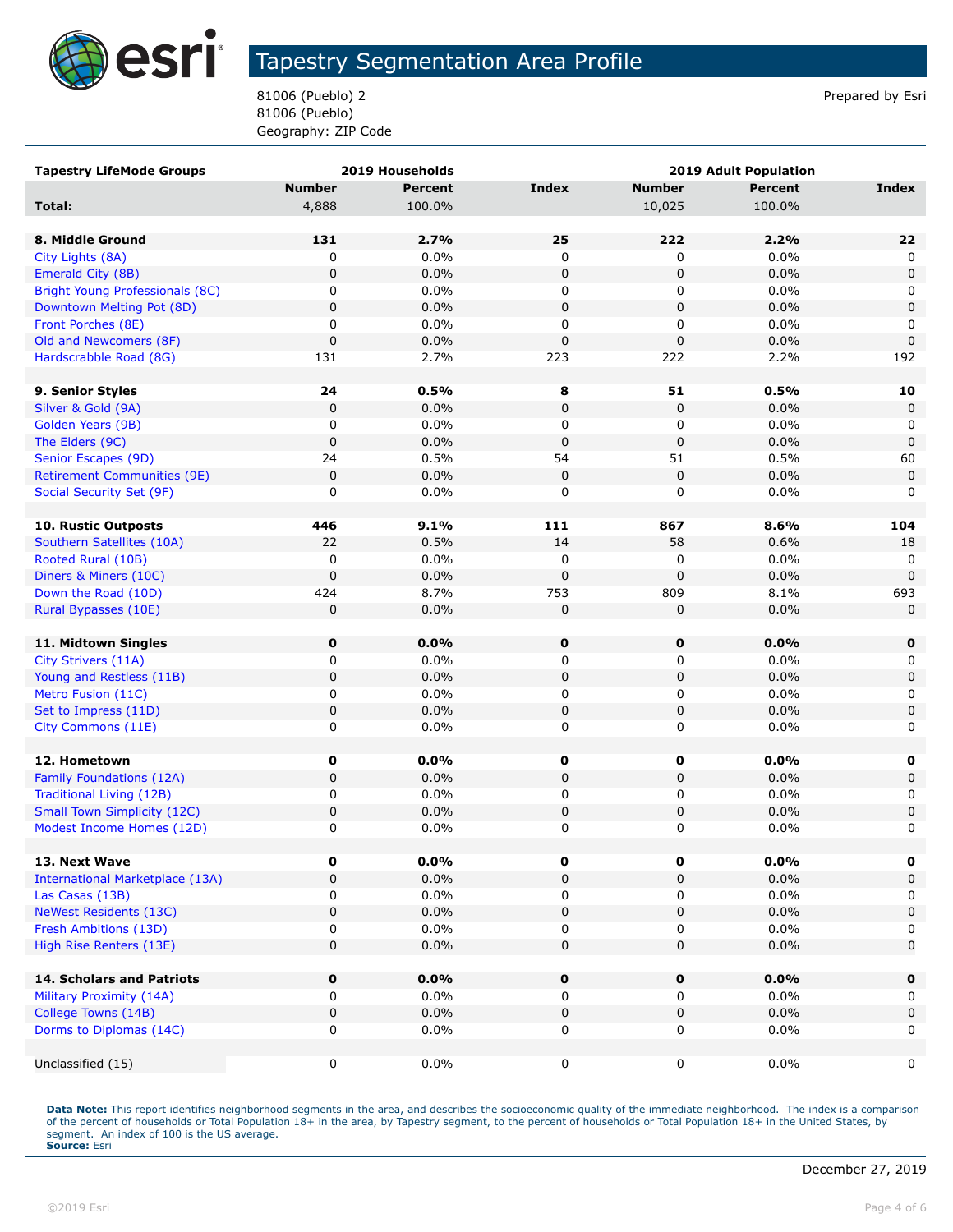

81006 (Pueblo) 2 Prepared by Esri 81006 (Pueblo) Geography: ZIP Code

| <b>Tapestry Urbanization Groups</b>    |               | 2019 Households | <b>2019 Adult Population</b> |                |                |             |
|----------------------------------------|---------------|-----------------|------------------------------|----------------|----------------|-------------|
|                                        | <b>Number</b> | <b>Percent</b>  | <b>Index</b>                 | <b>Number</b>  | <b>Percent</b> | Index       |
| Total:                                 | 4,888         | 100.0%          |                              | 10,025         | 100.0%         |             |
|                                        |               |                 |                              |                |                |             |
| 1. Principal Urban Center              | $\mathbf 0$   | 0.0%            | $\mathbf 0$                  | $\mathbf 0$    | 0.0%           | $\mathbf 0$ |
| Laptops and Lattes (3A)                | 0             | $0.0\%$         | $\mathbf 0$                  | 0              | 0.0%           | 0           |
| Metro Renters (3B)                     | $\mathbf 0$   | 0.0%            | $\mathbf 0$                  | $\overline{0}$ | 0.0%           | $\mathbf 0$ |
| Trendsetters (3C)                      | 0             | $0.0\%$         | 0                            | 0              | 0.0%           | 0           |
| Downtown Melting Pot (8D)              | $\mathbf 0$   | 0.0%            | $\mathsf 0$                  | $\mathbf 0$    | 0.0%           | $\mathbf 0$ |
| City Strivers (11A)                    | 0             | 0.0%            | 0                            | 0              | 0.0%           | 0           |
| NeWest Residents (13C)                 | $\pmb{0}$     | 0.0%            | $\mathbf 0$                  | 0              | 0.0%           | $\mathbf 0$ |
| Fresh Ambitions (13D)                  | 0             | $0.0\%$         | 0                            | 0              | 0.0%           | 0           |
| High Rise Renters (13E)                | $\mathsf 0$   | 0.0%            | $\mathsf 0$                  | 0              | 0.0%           | $\mathbf 0$ |
|                                        |               |                 |                              |                |                |             |
| 2. Urban Periphery                     | 572           | 11.7%           | 70                           | 1,063          | 10.6%          | 60          |
| Pacific Heights (2C)                   | 0             | $0.0\%$         | 0                            | 0              | 0.0%           | 0           |
| <b>Rustbelt Traditions (5D)</b>        | $\mathsf 0$   | 0.0%            | $\mathsf 0$                  | $\mathsf 0$    | 0.0%           | 0           |
| Urban Villages (7B)                    | 0             | 0.0%            | 0                            | 0              | 0.0%           | 0           |
| American Dreamers (7C)                 | $\mathbf 0$   | 0.0%            | $\mathbf 0$                  | 0              | 0.0%           | $\mathbf 0$ |
| <b>Barrios Urbanos (7D)</b>            | 0             | $0.0\%$         | 0                            | 0              | 0.0%           | $\Omega$    |
| Southwestern Families (7F)             | 572           | 11.7%           | 1,430                        | 1,063          | 10.6%          | 1,123       |
| City Lights (8A)                       | 0             | $0.0\%$         | 0                            | 0              | 0.0%           | 0           |
| <b>Bright Young Professionals (8C)</b> | $\pmb{0}$     | 0.0%            | $\mathbf 0$                  | $\pmb{0}$      | 0.0%           | $\mathbf 0$ |
| Metro Fusion (11C)                     | 0             | $0.0\%$         | 0                            | 0              | 0.0%           | 0           |
| <b>Family Foundations (12A)</b>        | $\pmb{0}$     | 0.0%            | $\mathbf 0$                  | 0              | 0.0%           | $\mathbf 0$ |
| Modest Income Homes (12D)              | 0             | 0.0%            | $\mathsf 0$                  | 0              | 0.0%           | 0           |
| International Marketplace (13A)        | $\pmb{0}$     | 0.0%            | $\mathsf 0$                  | 0              | 0.0%           | $\mathbf 0$ |
| Las Casas (13B)                        | 0             | $0.0\%$         | 0                            | 0              | 0.0%           | 0           |
|                                        |               |                 |                              |                |                |             |
| 3. Metro Cities                        | 131           | 2.7%            | 15                           | 222            | 2.2%           | 13          |
| In Style (5B)                          | 0             | 0.0%            | 0                            | 0              | 0.0%           | 0           |
| Emerald City (8B)                      | 0             | $0.0\%$         | 0                            | $\pmb{0}$      | 0.0%           | 0           |
| Front Porches (8E)                     | $\mathsf 0$   | 0.0%            | $\mathbf 0$                  | $\mathsf 0$    | 0.0%           | $\mathbf 0$ |
| Old and Newcomers (8F)                 | 0             | $0.0\%$         | 0                            | 0              | 0.0%           | $\Omega$    |
| Hardscrabble Road (8G)                 | 131           | 2.7%            | 223                          | 222            | 2.2%           | 192         |
| <b>Retirement Communities (9E)</b>     | 0             | 0.0%            | 0                            | 0              | 0.0%           | 0           |
| Social Security Set (9F)               | $\pmb{0}$     | 0.0%            | $\mathbf 0$                  | $\pmb{0}$      | 0.0%           | 0           |
| Young and Restless (11B)               | 0             | $0.0\%$         | 0                            | 0              | 0.0%           | 0           |
| Set to Impress (11D)                   | 0             | 0.0%            | $\mathbf 0$                  | 0              | 0.0%           | 0           |
| City Commons (11E)                     | 0             | $0.0\%$         | $\mathbf 0$                  | 0              | 0.0%           | 0           |
| Traditional Living (12B)               | $\mathbf 0$   | 0.0%            | $\pmb{0}$                    | $\mathsf 0$    | 0.0%           | $\pmb{0}$   |
| College Towns (14B)                    | 0             | 0.0%            | 0                            | 0              | 0.0%           | 0           |
| Dorms to Diplomas (14C)                | $\mathbf 0$   | 0.0%            | $\overline{0}$               | $\overline{0}$ | 0.0%           | $\mathbf 0$ |